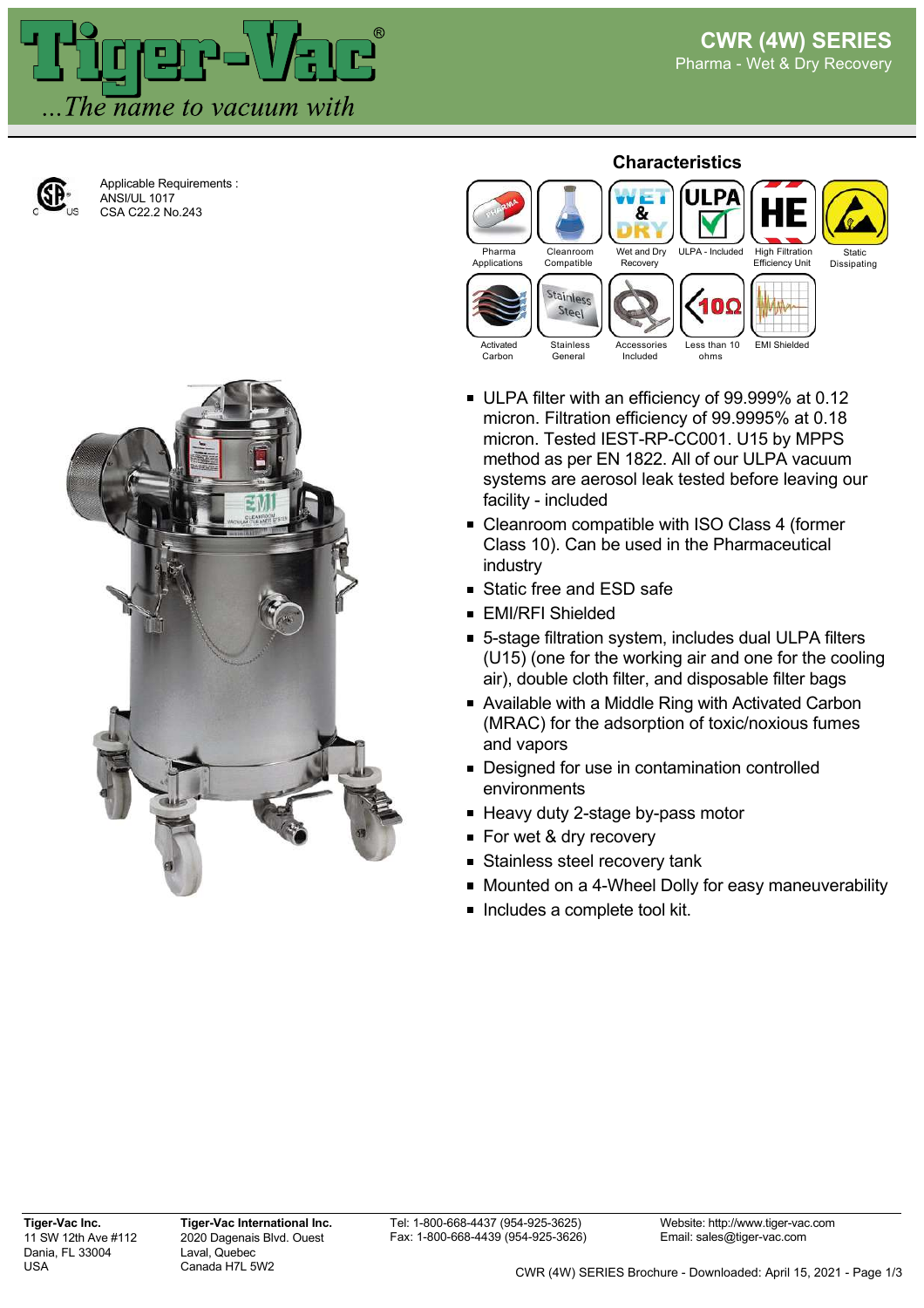## **Specifications**

| <b>CWR (4W) SERIES</b>                         | 110491A            | 110495A            | 110497A            |
|------------------------------------------------|--------------------|--------------------|--------------------|
| <b>Model Name</b>                              | CWR-8 (4W)         | CWR-10 (4W)        | CWR-15 (4W)        |
| <b>Type (Powerhead)</b>                        | Electric           | Electric           | Electric           |
| <b>Voltage</b>                                 | 120 V              | 120 V              | 120 V              |
| <b>Hertz</b>                                   | 60 Hz              | 60 Hz              | 60 Hz              |
| <b>Phase</b>                                   | Single             | Single             | Single             |
| <b>Wattage</b>                                 | 1200 W             | 1200 W             | 1200 W             |
| <b>Power</b>                                   | 1.6 HP             | 1.6 HP             | 1.6 HP             |
| Amperage                                       | 10.5 A             | 10.5A              | 10.5 A             |
| <b>Air Flow</b>                                | <b>110 CFM</b>     | <b>110 CFM</b>     | <b>110 CFM</b>     |
| <b>Vacuum Pressure</b>                         | 107 " $H_2$ 0      | 107 " $H20$        | 107 " $H_2$ 0      |
| <b>Sound Level</b>                             | 75 dB(A)           | 75 dB(A)           | 75 dB(A)           |
| <b>Plug Type</b>                               | <b>120V</b>        | <b>120V</b>        | <b>120V</b>        |
| <b>Suction Inlet</b>                           | 1.5"               | 1.5"               | 1.5"               |
| <b>Cart Type</b>                               | 4 Wheel Dolly (4W) | 4 Wheel Dolly (4W) | 4 Wheel Dolly (4W) |
| <b>Filter Cleaning</b>                         | None               | None               | None               |
| <b>Dry Recovery - Tank</b>                     | 6.5 Gal            | 7.5 Gal            | 12.5 Gal           |
| Dry Recovery - Disposable<br><b>Filter Bag</b> | 2.5 gal.           | 5 gal.             | 5 gal.             |
| <b>Liquid Recovery Capacity</b>                | 6.5 gal.           | 7.5 gal.           | 12.5 gal.          |
| Length                                         | 23"                | 24"                | 24"                |
| <b>Width</b>                                   | 19"                | 18"                | 18"                |
| <b>Height</b>                                  | 30"                | 25"                | 39.5"              |
| <b>Weight (Vacuum Only)</b>                    | 50 lb.             | 66 lb.             | 68 lb.             |
| <b>Cord Length</b>                             | 35 ft.             | 35 ft.             | 35 ft.             |

Please note that specifications are subject to change without notice